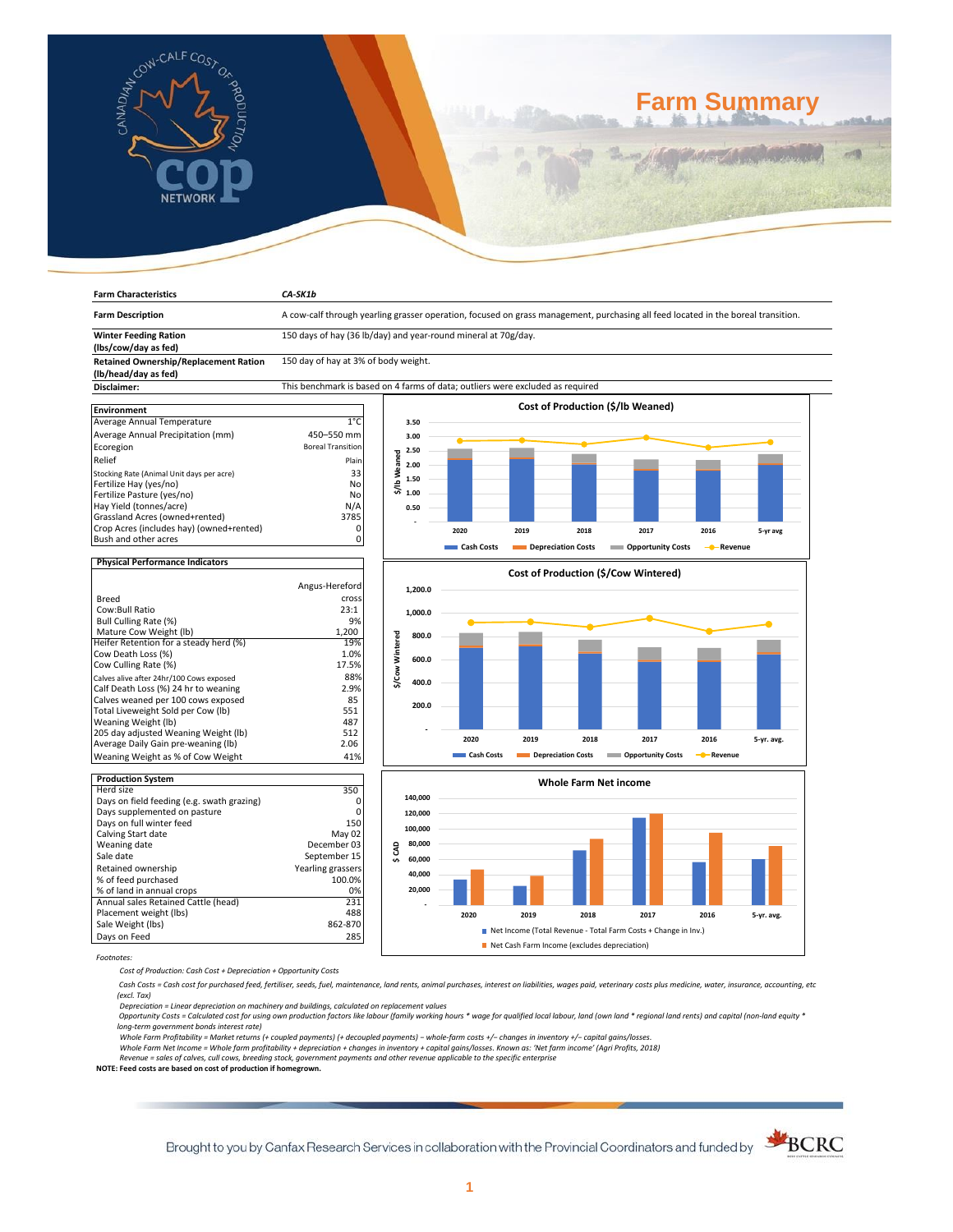## **Whole Farm Overview Page**

| Overview                                                                                                                                                        |              |         |                                           |              |         |           |            |
|-----------------------------------------------------------------------------------------------------------------------------------------------------------------|--------------|---------|-------------------------------------------|--------------|---------|-----------|------------|
| <b>Operation Maturity</b>                                                                                                                                       | Medium       |         |                                           |              |         |           |            |
| Herd Size                                                                                                                                                       | 350          |         | Beef Animals Sold from Retained Ownership |              | 231     |           |            |
| Paid Labour (hours)<br>Unpaid Labour (hours)                                                                                                                    | 161<br>1,691 |         |                                           |              |         |           |            |
| Average wages - paid and unpaid (\$/hr)                                                                                                                         | 22.08        |         |                                           |              |         |           |            |
| Revenue                                                                                                                                                         |              | 2020    | 2019                                      | 2018         | 2017    | 2016      | 5-yr. avg. |
| <b>Market Revenue</b>                                                                                                                                           | 5-yr avg     | 667,710 | 669,530                                   | 673,773      | 683.806 | 608,978   | 660,759    |
| Cow-Calf                                                                                                                                                        | 48%          | 321,785 | 323,930                                   | 308,002      | 334,593 | 295,435   | 316,749    |
| Cash Crops                                                                                                                                                      | 0%           |         |                                           |              |         |           |            |
| <b>Retained Ownership</b>                                                                                                                                       | 52%<br>0%    | 345,925 | 345,600                                   | 365,771      | 349,213 | 313,543   | 344,010    |
| <b>Government Payments</b><br>Other Farm Revenue +                                                                                                              | 0%           | 1,600   | 1,600                                     | 1,600        | 1,600   | 1,600     | 1,600      |
| <b>Total Revenue</b>                                                                                                                                            | 100%         | 669,310 | 671,130                                   | 675,373      | 685,406 | 610,578   | 662,359    |
| Change in Inventory                                                                                                                                             |              | ä,      | (220)                                     | (2,707)      | 6,419   | (26, 795) | (4,660)    |
| <b>Expenses</b>                                                                                                                                                 |              | 2020    | 2019                                      | 2018         | 2017    | 2016      | 5-yr. avg. |
| <b>Depreciation</b>                                                                                                                                             |              | 13,330  | 12,942                                    | 12,307       | 11,956  | 11,724    | 12,452     |
| Machinery                                                                                                                                                       |              | 9,870   | 9,541                                     | 8,990        | 8,707   | 8,529     | 9,127      |
| <b>Buildings</b>                                                                                                                                                |              | 3,460   | 3,401                                     | 3,317        | 3,250   | 3,196     | 3,324      |
| <b>Overhead costs</b>                                                                                                                                           |              | 42,355  | 43,450                                    | 42,625       | 39,982  | 38,736    | 41,430     |
| Land improvement                                                                                                                                                |              | 2,419   | 2,429                                     | 2,393        | 2,347   | 2,290     | 2,375      |
| <b>Machinery Maintenance</b>                                                                                                                                    |              | 4,108   | 4,088                                     | 4,022        | 3,999   | 3,928     | 4,029      |
| <b>Buildings Maintenance</b>                                                                                                                                    |              | 6,650   | 6,735                                     | 6,643        | 6,431   | 6,232     | 6,538      |
| Contract labour                                                                                                                                                 |              | 9,100   | 8,828                                     | 8,443        | 8,084   | 7,933     | 8,478      |
| Diesel, Gasoline, Natural Gas                                                                                                                                   |              | 4,025   | 5,733                                     | 6,150        | 5,031   | 4,406     | 5,069      |
| Electricity                                                                                                                                                     |              | 971     | 950                                       | 871          | 541     | 640       | 794        |
| Water                                                                                                                                                           |              | ä,      | ä,                                        | $\mathbf{r}$ |         |           |            |
| Farm insurance                                                                                                                                                  |              | 3,633   | 3,524                                     | 3,370        | 3,227   | 3,167     | 3,384      |
| Disability and accident insurance                                                                                                                               |              | 2,295   | 2,226                                     | 2,129        | 2,038   | 2,000     | 2,138      |
| Farm taxes and duties                                                                                                                                           |              | 4,865   | 4,719                                     | 4,513        | 4,321   | 4,241     | 4,532      |
| Advisor costs                                                                                                                                                   |              | 400     | 388                                       | 371          | 355     | 349       | 373        |
| Accountant & legal fees                                                                                                                                         |              | 1,471   | 1,427                                     | 1,365        | 1,307   | 1,282     | 1,370      |
| Phone & utilities                                                                                                                                               |              | 1,501   | 1,490                                     | 1,462        | 1,429   | 1,407     | 1,458      |
| Other overhead costs                                                                                                                                            |              | 918     | 911                                       | 894          | 874     | 860       | 891        |
| Wages, rent and interest payments                                                                                                                               |              | 81,381  | 86,797                                    | 83,074       | 75,161  | 60,729    | 77,429     |
| Paid Labour                                                                                                                                                     |              | 2,835   | 2,750                                     | 2,630        | 2,518   | 2,472     | 2,641      |
| <b>Unpaid Labour</b>                                                                                                                                            |              | 17,996  | 18,073                                    | 17,139       | 18,103  | 18,943    | 18,051     |
| Total land rents                                                                                                                                                |              | 42,152  | 42,152                                    | 42,152       | 42,152  | 33,722    | 40,466     |
| Total Interest on debt                                                                                                                                          |              | 36,394  | 41,895                                    | 38,292       | 30,491  | 24,535    | 34,321     |
| Cow-Calf                                                                                                                                                        |              | 187,235 | 190,443                                   | 169,350      | 143,563 | 148,617   | 167,842    |
| Animal purchases                                                                                                                                                |              | 4,425   | 4,425                                     | 4,425        | 4,425   | 4,425     | 4,425      |
| Purchased feed                                                                                                                                                  |              | 167,672 | 172,077                                   | 152,112      | 127,532 | 132,814   | 150,442    |
| Other fixed and var. costs *                                                                                                                                    |              | 15,138  | 13,940                                    | 12,813       | 11,606  | 11,378    | 12,975     |
| <b>Retained Ownership</b>                                                                                                                                       |              | 311,536 | 312,025                                   | 293,342      | 306,568 | 267,531   | 298,200    |
| Animal purchases                                                                                                                                                |              | 261,756 | 260,200                                   | 246,753      | 266,873 | 227,286   | 252,574    |
| Purchased feed                                                                                                                                                  |              | 36,426  | 38,068                                    | 33.103       | 27,121  | 28,130    | 32,570     |
| Other fixed and var. costs *                                                                                                                                    |              | 13,354  | 13,757                                    | 13,486       | 12,574  | 12,116    | 13,057     |
| Crop and forage                                                                                                                                                 |              |         |                                           |              |         |           |            |
| Seed                                                                                                                                                            |              |         |                                           |              |         |           |            |
| Fertilizer<br>Herbicide                                                                                                                                         |              |         |                                           |              |         |           |            |
| Fungicide & Insecticide                                                                                                                                         |              |         |                                           |              |         |           |            |
| Irrigation                                                                                                                                                      |              |         |                                           |              |         |           |            |
| Contract labour                                                                                                                                                 |              |         |                                           |              |         |           |            |
| Fuel costs (crop & forage)                                                                                                                                      |              |         |                                           |              |         |           |            |
| Other crop and forage                                                                                                                                           |              |         |                                           |              |         |           |            |
| <b>Total Farm Costs (excludes unpaid labour)</b>                                                                                                                |              | 635,836 | 645,656                                   | 600,699      | 577,231 | 527,338   | 597,352    |
| Cash Costs (Total Farm Costs - Depreciation)                                                                                                                    |              | 622,507 | 632,714                                   | 588,392      | 565,275 | 515,614   | 584,900    |
| Depreciation & Opportunity Costs (including unpaid labour)                                                                                                      |              | 31,325  | 31,014                                    | 29,446       | 30,059  | 30,667    | 30,502     |
| Total Economic Costs (cash, depr, opportunity)                                                                                                                  |              | 653,832 | 663,729                                   | 617,838      | 595,334 | 546,281   | 615,403    |
| <b>Profits</b>                                                                                                                                                  |              | 2020    | 2019                                      | 2018         | 2017    | 2016      | 5-yr. avg. |
| Net Income (Total Revenue - Total Farm Costs + Change in Inv.)                                                                                                  |              | 33,474  | 25,254                                    | 71,968       | 114,593 | 56,446    | 60,347     |
| Net Cash Farm Income (excludes depreciation)                                                                                                                    |              | 46,803  | 38,416                                    | 86,981       | 120,131 | 94,965    | 77,459     |
| + Other Farm Revenue includes: Other enterprises, capital gains and losses as well as calculated interest on savings based on the models previous year profits. |              |         |                                           |              |         |           |            |

\*Other fixed and var. costs includes: veterinary, medicine, maintenance and spare parts, and other/miscellaneous



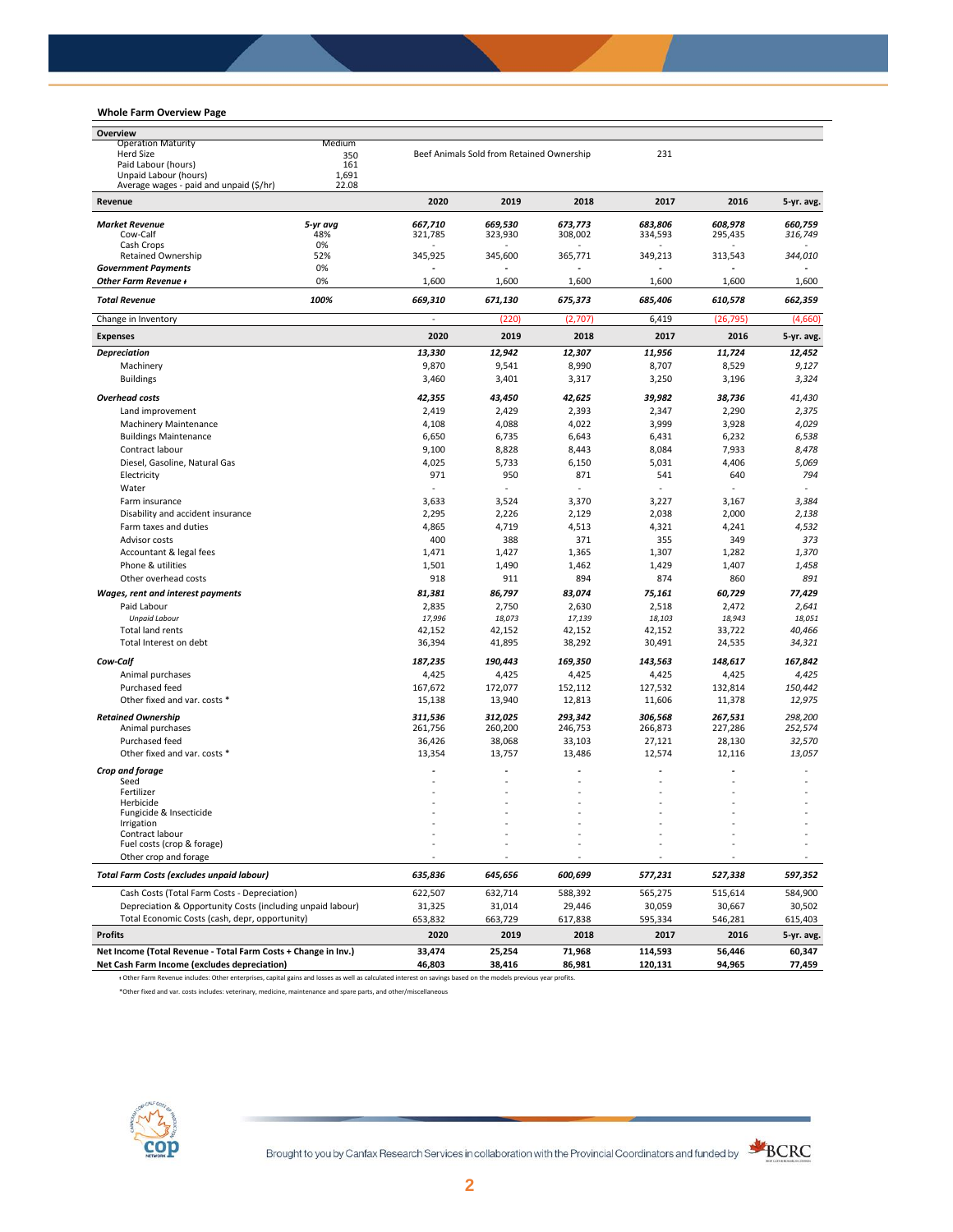| Cow-Calf Enterprise (\$/Cow Wintered)                    | 2020                     | 2019                     | 2018           | 2017      | 2016                | 5 yr. avg.     |
|----------------------------------------------------------|--------------------------|--------------------------|----------------|-----------|---------------------|----------------|
| Cows Wintered *                                          | 350                      | 350                      | 350            | 350       | 350                 | 350            |
| Average male and female calf price (\$/head)             | 1,092                    | 1,086                    | 1,030          | 1,114     | 949                 | 1,054          |
| <b>REVENUE</b>                                           |                          | ÷                        |                |           | ÷                   |                |
| Cow Calf                                                 | 919                      | 926                      | 880            | 956       | 844                 | 905            |
| Cull animals and slaughter receipts                      | 177                      | 188                      | 180            | 199       | 200                 | 189            |
| Breeding livestock receipts                              | $\omega$                 | ÷                        | ÷.             | ä,        | ÷,                  | $\sim$         |
| Calf Sales and transfer to retained ownership enterprise | 742                      | 738                      | 700            | 757       | 644                 | 716            |
| Government payments                                      |                          | ÷,                       | L,             | ÷,        |                     |                |
| Other returns                                            |                          | ÷,                       | ٠              | $\bar{a}$ | ٠                   |                |
| <b>Total Cow-Calf Revenue</b>                            | 919                      | 926                      | 880            | 956       | 844                 | 905            |
| <b>VARIABLE COSTS</b>                                    | ÷,                       | ÷                        | ÷.             | ÷         |                     | ÷              |
| Animal purchases                                         | 12.6                     | 12.6                     | 12.6           | 12.6      | 12.6                | 13             |
| Feed (purchase feed, fertiliser, seed, pesticides)       | 484.7                    | 497.3                    | 440.2          | 369.8     | 384.8               | 435            |
| Machinery (maintenance, depreciation, contractor)        | 31.7                     | 31.0                     | 28.1           | 28.7      | 29.5                | 30             |
| Fuel, energy, lubricants, water                          | 10.4                     | 12.6                     | 12.3           | 9.9       | 9.8                 | 11             |
| Vet & medicine                                           | 27.0                     | 22.8                     | 20.6           | 19.5      | 18.8                | 22             |
| Other inputs cow calf enterprise                         | 18.1                     | 18.9                     | 17.8           | 16.5      | 16.5                | 18             |
| Labour                                                   |                          |                          |                |           |                     |                |
| Paid Labour                                              | 3.9                      | 3.8                      | 3.4            | 3.5       | 3.6                 | 4              |
| Unpaid Labour                                            | 62.1                     | 60.5                     | 54.9           | 55.5      | 57.0                | 58             |
| <b>Total Variable Costs</b>                              | 650.5                    | 659.6                    | 589.9          | 516.1     | 532.5               | 590            |
| <b>CAPITAL COSTS</b>                                     | ä,                       | $\overline{\phantom{a}}$ | ÷.             | ä,        | $\bar{\phantom{a}}$ | ÷.             |
| Insurance, taxes                                         | 20.0                     | 19.4                     | 18.2           | 17.8      | 17.8                | 19             |
| Buildings (maintenance, depreciation)                    | 13.9                     | 14.0                     | 13.0           | 13.4      | 13.6                | 14             |
| Land Cost                                                | ä,                       | ä,                       | ÷.             | ä,        | ÷.                  |                |
| <b>Rented Land</b>                                       | 98.0                     | 98.0                     | 98.0           | 98.0      | 78.4                | 94             |
| Own Land                                                 | 45.6                     | 45.6                     | 45.6           | 45.6      | 36.5                | 44             |
| <b>Capital Costs</b>                                     | $\overline{\phantom{a}}$ | ٠                        | $\overline{a}$ | $\sim$    | $\overline{a}$      |                |
| Liabilities                                              | 2.1                      | 2.5                      | 5.1            | 10.3      | 13.3                | $\overline{7}$ |
| Own capital                                              | 0.0                      | 0.0                      | 1.8            | 6.5       | 9.2                 | 4              |
| <b>Total Capital Costs</b>                               | 179.6                    | 179.5                    | 181.7          | 191.6     | 168.8               | 180            |
| <b>COSTS</b>                                             |                          |                          |                |           |                     |                |
| Cash Costs                                               | 704.1                    | 715.1                    | 653.1          | 583.5     | 581.6               | 648            |
| <b>Depreciation Costs</b>                                | 18.3                     | 17.9                     | 16.1           | 16.5      | 17.0                | 17             |
| <b>Opportunity Costs</b>                                 | 107.7                    | 106.1                    | 102.3          | 107.6     | 102.7               | 105            |
| <b>Total Production Costs</b>                            | 830.1                    | 839.1                    | 771.6          | 707.7     | 701.3               | 770            |
| <b>Profits</b>                                           | 2020                     | 2019                     | 2018           | 2017      | 2016                | 5-yr. avg.     |
| Short-term profit (cash costs)                           | 215.3                    | 210.4                    | 226.9          | 372.4     | 262.5               | 257            |
| Medium-term profit (cash + depreciation)                 | 197.0                    | 192.5                    | 210.8          | 355.9     | 245.5               | 240            |
| Long-term profit (cash + depreciation + opportunity)     | 89.3                     | 86.4                     | 108.4          | 248.3     | 142.8               | 135            |
| *Model Maintains a stable herd size                      |                          |                          |                |           |                     |                |

Costs and revenue are reported for a calendar (e.g. January to December). It reflects revenue and expenses that a producer experiences over that period. Producers who want a cash flow analysis typically use a calendar or agricultural year. This method is often preferred by lenders when getting evaluated for a line of credit or a loan. The model maintains a stable herd, retention rates were adjusted to ensure that

C<mark>ash Costs</mark><br>Cash costs are the outlays over the course of the year, including machine repairs, paid labour, costs of feed production, and purchased feed. CDN COP Network bases cash costs on actual costs of production. Agr market value for some cash costs, including feed.

The cost of producing the feed on-farm and the purchased feed costs as used in that year to reflect the experience and situation of producers. Production inputs, land and any purchased feeds utilized that year are included model. Below are the included costs for feed production:

#### moder.outwhat was made used to receip would continuour.<br>**Feed:** Calculated as feed cost (purchase feed + fertilizer, seed and pesticides for own feed production) + machinery cost (machinery maintenance + depreciation + con rents paid + opportunity cost own land)

**Land:** separated into owned and rented land, includes both crop and pastureland. Land costs = Rents paid + calculated land rents for own land (opportunity cost).

By using the cost of land, the advantage that mature operations have is clearly shown as their cost structure is lower when l and has been fully paid off.

#### **Allocation**

Generic allocation uses percent revenues from each commodity to cover overheads and utilizes accounting data for the overhead costs. This takes the approach that overheads and fixed costs will be covered by something grown commodities grown. It should be recognized that as commodity prices fluctuate and revenues to each enterprise fluctuate, the shifting shares will change the cost structure for each enterprise from year to year.

## **Depreciation**

Depreciation on buildings and machinery is a non-cash cost that reveals the ability of the farm to continue operating if an asset needs replacement. Differences in depreciation costs between AgriProfit\$ and the CDN COP Network primarily comes from the use of specific (AgriP rofit\$) versus generic (CDN COP Network) allocation. Where generic allocation results in machine

### **Opportunity Costs**

Provincing COSS are the non-cash costs that reveal the opportunity of using different resources. These costs can include Unpaid labour, renting out land, the opportunity of selling or buying feed production, and return to capital.

required.<br>Land: The Opportunity costs of land are the rents for new contracts if the farm rents out owned land. It reflects the future cost of renting land. If the producers' profits of utilizing the land outweigh the prof utilizing owned land for production should be preferred and vice-versa.<br>**Labour:** The opportunity costs of labour are the calculated wage for family labour, either off-farm salary or farm manager salary. It is important to

same type of labour.

**Capita**l: The opportunity cost of capital is the interest rate for long-term government bonds multiplied by the equity without land (values of machines, buildings, livestock, circulating capital, less total loans). If the

#### **Unit Reported**

Often cow-calf COP is expressed as dollars per cow wintered (\$/cow wintered) which adjusts the calf price per head for the number of calves sold per 100 cows. When evaluating overall cost structure to identify areas for<br>im

however..export of the structure with the structure of the break-even cost. allowing them to compare with posted market prices for their calves' average weight category. This break-even price will depend on the percentage weaned that year from the cow herd. The higher percent weaned, the lower per pound the break -even price will be.



Brought to you by Canfax Research Services in collaboration with the Provincial Coordinators and funded by

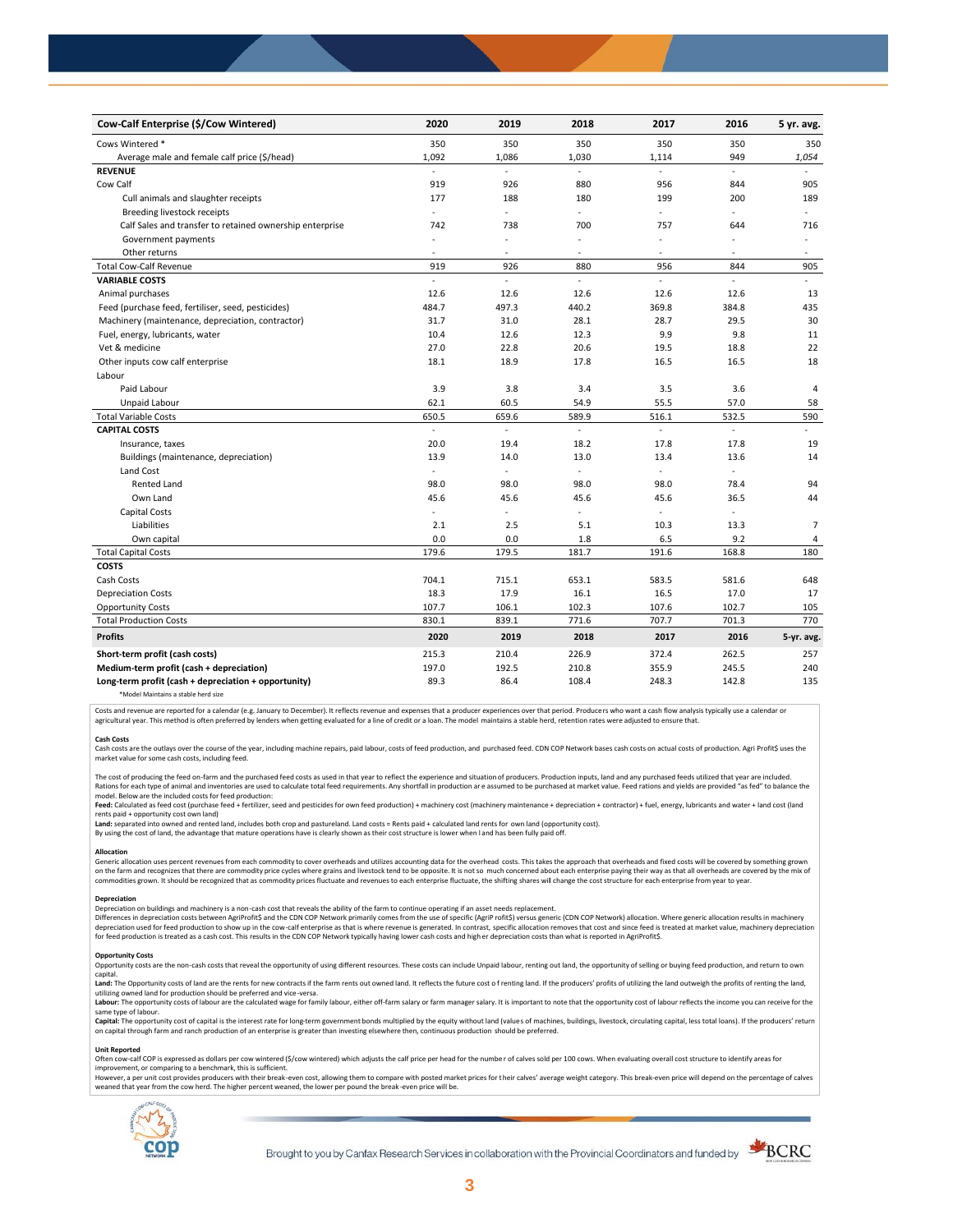| Cow-Calf Enterprise (\$/lb Weaned)                       | 2020                     | 2019    | 2018                | 2017          | 2016                     | 5 yr. avg.     |
|----------------------------------------------------------|--------------------------|---------|---------------------|---------------|--------------------------|----------------|
| <b>Pounds Weaned</b>                                     | 112,756                  | 112,756 | 112,756             | 112,756       | 112,756                  | 112,756        |
| Average male and female weaning weight (lbs)             | 487                      | 487     | 487                 | 487           | 487                      |                |
| Average male and female calf price at weaning (\$/lb)    | 2.24                     | 2.23    | 2.12                | 2.29          | 1.95                     | 2.17           |
| <b>REVENUE</b>                                           | ä,                       | ä,      | ä,                  | $\mathcal{L}$ | $\mathcal{L}$            |                |
| Cow Calf Operation                                       | 2.85                     | 2.87    | 2.73                | 2.97          | 2.62                     | 2.81           |
| Cull animals and slaughter receipts                      | 0.55                     | 0.58    | 0.56                | 0.62          | 0.62                     | 0.59           |
| Breeding livestock receipts                              | $\bar{z}$                | ä,      | ä,                  | ä,            | ÷.                       | $\blacksquare$ |
| Calf Sales and transfer to retained ownership enterprise | 2.30                     | 2.29    | 2.17                | 2.35          | 2.00                     | 2.22           |
| Government payments                                      | ÷.                       | ÷,      | L,                  | ä,            |                          | ÷.             |
| Other returns                                            | $\sim$                   | ٠       | $\sim$              | $\sim$        | $\sim$                   | $\sim$         |
| <b>Total Cow-Calf Revenue</b>                            | 2.85                     | 2.87    | 2.73                | 2.97          | 2.62                     | 2.81           |
| <b>VARIABLE COSTS</b>                                    | $\overline{\phantom{a}}$ | ä,      | $\bar{\phantom{a}}$ | L.            | $\sim$                   | $\sim$         |
| Animal purchases                                         | 0.04                     | 0.04    | 0.04                | 0.04          | 0.04                     | 0.04           |
| Feed (purchase feed, fertiliser, seed, pesticides)       | 1.50                     | 1.54    | 1.37                | 1.15          | 1.19                     | 1.35           |
| Machinery (maintenance, depreciation, contractor)        | 0.10                     | 0.10    | 0.09                | 0.09          | 0.09                     | 0.09           |
| Fuel, energy, lubricants, water                          | 0.03                     | 0.04    | 0.04                | 0.03          | 0.03                     | 0.03           |
| Vet & medicine                                           | 0.08                     | 0.07    | 0.06                | 0.06          | 0.06                     | 0.07           |
| Other inputs cow calf enterprise                         | 0.06                     | 0.06    | 0.06                | 0.05          | 0.05                     | 0.05           |
| Labour                                                   |                          |         |                     |               |                          |                |
| Paid Labour                                              | 0.01                     | 0.01    | 0.01                | 0.01          | 0.01                     | 0.01           |
| Unpaid Labour                                            | 0.19                     | 0.19    | 0.17                | 0.17          | 0.18                     | 0.18           |
| <b>Total Variable Costs</b>                              | 2.0                      | 2.0     | 1.8                 | 1.6           | 1.7                      | 1.8            |
| <b>CAPITAL COSTS</b>                                     | $\overline{a}$           | L.      | $\bar{\phantom{a}}$ | L.            | $\overline{\phantom{a}}$ |                |
| Insurance, taxes                                         | 0.06                     | 0.06    | 0.06                | 0.06          | 0.06                     | 0.06           |
| Buildings (maintenance, depreciation)                    | 0.04                     | 0.04    | 0.04                | 0.04          | 0.04                     | 0.04           |
| Land Cost                                                |                          |         |                     |               |                          |                |
| <b>Rented Land</b>                                       | 0.30                     | 0.30    | 0.30                | 0.30          | 0.24                     | 0.29           |
| Owned Land                                               | 0.14                     | 0.14    | 0.14                | 0.14          | 0.11                     | 0.14           |
| Capital Costs                                            |                          |         |                     |               |                          |                |
| Liabilities                                              | 0.01                     | 0.01    | 0.02                | 0.03          | 0.04                     | 0.02           |
| Own capital                                              | 0.00                     | 0.00    | 0.01                | 0.02          | 0.03                     | 0.01           |
| <b>Total Capital Costs</b>                               | 0.6                      | 0.6     | 0.6                 | 0.6           | 0.5                      | 0.6            |
| <b>COSTS</b>                                             |                          |         |                     |               |                          |                |
| Cash Costs                                               | 2.19                     | 2.22    | 2.03                | 1.81          | 1.81                     | 2.01           |
| <b>Depreciation Costs</b>                                | 0.06                     | 0.06    | 0.05                | 0.05          | 0.05                     | 0.05           |
| <b>Opportunity Costs</b>                                 | 0.33                     | 0.33    | 0.32                | 0.33          | 0.32                     | 0.33           |
| <b>Total Production Costs</b>                            | 2.58                     | 2.60    | 2.39                | 2.20          | 2.18                     | 2.39           |
| <b>Profits</b>                                           | 2020                     | 2019    | 2018                | 2017          | 2016                     | 5-yr. avg.     |
| Short-term profit (cash costs)                           | 0.67                     | 0.65    | 0.70                | 1.16          | 0.81                     | 0.80           |
| Medium-term profit (cash + depreciation)                 | 0.61                     | 0.60    | 0.65                | 1.10          | 0.76                     | 0.75           |
| Long-term profit (cash + depreciation + opportunity)     | 0.28                     | 0.27    | 0.34                | 0.77          | 0.44                     | 0.42           |

Costs and revenue are reported for a calendar (e.g. January to December). It reflects revenue and expenses that a producer experiences over that period. Producers who want a cash flow analysis typically use a calendar or<br>a

cash costs are the outlays over the course of the year, including machine repairs, paid labour, costs of feed production, and purchased feed. CDN COP Network bases cash costs on actual costs of production. Agri Profit\$ use

market value for some cash costs, including feed.

The cost of producing the feed on-farm and the purchased feed costs as used in that year to reflect the experience and situation of producers. Production inputs, land and any purchased feeds utilized that year are included model. Below are the included costs for feed production:

Feed: Calculated as feed cost (purchase feed + fertilizer, seed and pesticides for own feed production) + machinery cost (machinery maintenance + depreciation + contractor) + fuel, energy, lubricants and water + land cost

Land: separated into owned and rented land, includes both crop and pastureland. Land costs = Rents paid + calculated land rents for own land (opportunity cost).

By using the cost of land, the advantage that mature operations have is clearly shown as their cost structure is lower when l and has been fully paid off. **Allocation**

Generic allocation uses percent revenues from each commodity to cover overheads and utilizes accounting data for the overhead costs. This takes the approach that overheads and fixed costs will be covered by something grown on the farm and recognizes that there are commodity price cycles where grains and livestock tend to be opposite. It is not so much concerned about each enterprise paying their way as that all overheads are covered by the m **Depreciation**

Depreciation on buildings and machinery is a non-cash cost that reveals the ability of the farm to continue operating if an asset needs replacement.

Differences in depreciation costs between AgriProfit\$ and the CDN COP Network primarily comes from the use of specific (AgriP rofit\$) versus generic (CDN COP Network) allocation. Where generic allocation results in machine

## **Opportunity Costs**

Opportunity costs are the non-cash costs that reveal the opportunity of using different resources. These costs can include Unpaid labour, renting out land, the opportunity of selling or buying feed production, and return t Land: The Opportunity costs of land are the rents for new contracts if the farm rents out owned land. It reflects the future cost of renting land. If the producers' profits of utilizing the land outweigh the profits of ren

utilizing owned land for production should be preferred and vice-versa.<br>**Labour:** The opportunity costs of labour are the calculated wage for family labour, either off-farm salary or farm manager salary. It is important to same type of labour.

Capital: The opportunity cost of capital is the interest rate for long-term government bonds multiplied by the equity without land (values of machines, buildings, livestock, circulating capital, less total loans). If the p on capital through farm and ranch production of an enterprise is greater than investing elsewhere then, continuous production should be preferred. **Unit Reported**

Often cow-calf COP is expressed as dollars per cow wintered (\$/cow wintered) which adjusts the calf price per head for the numbe r of calves sold per 100 cows. When evaluating overall cost structure to identify areas for

improvement, or comparing to a benchmark, this is sufficient.<br>However, a per unit cost provides producers with their break-even cost, allowing them to compare with posted market prices for their calves' average weight cate weaned that year from the cow herd. The higher percent weaned, the lower per pound the break -even price will be.



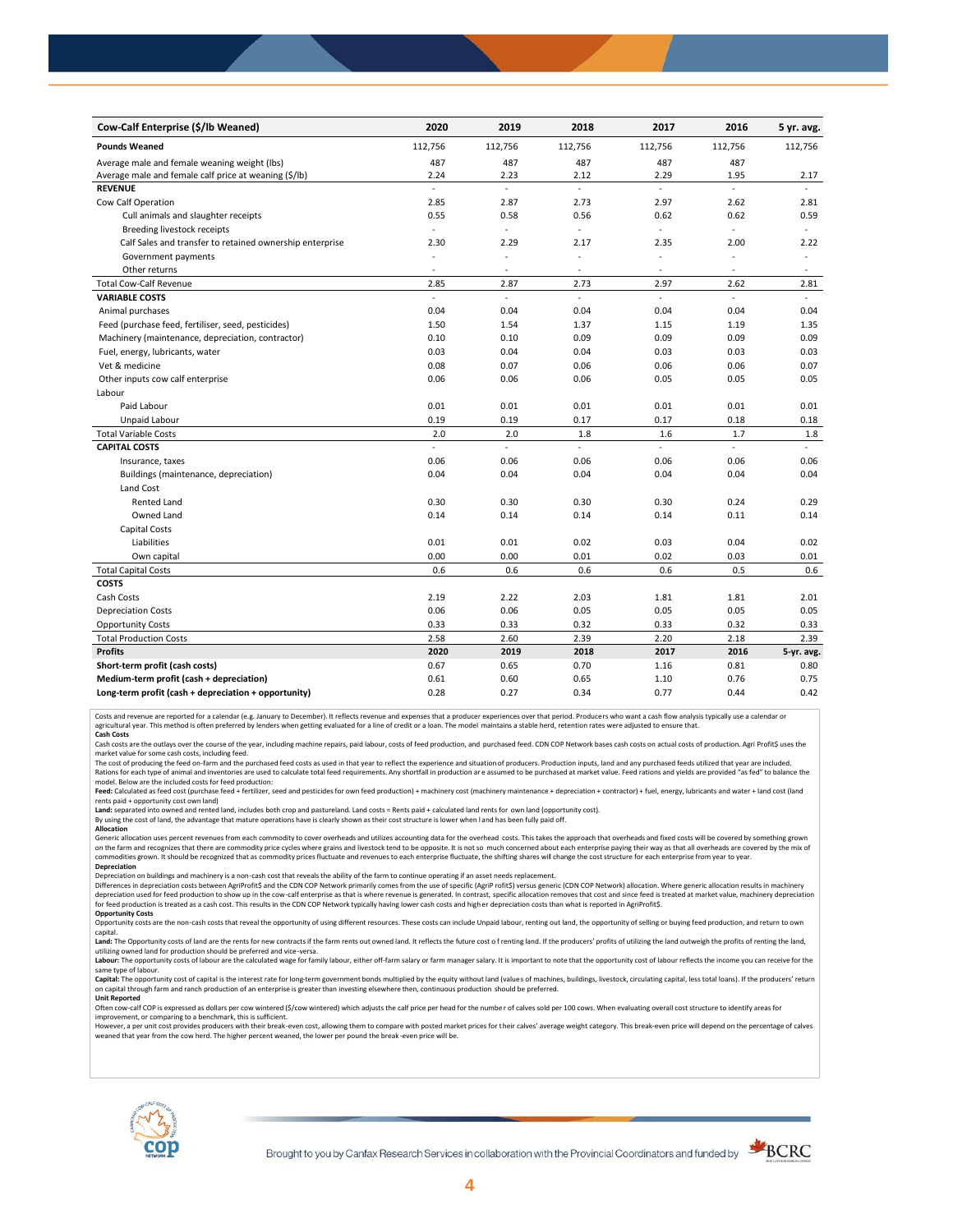| <b>RETAINED OWNERSHIP</b>                                 |         | 2020     | 2019     | 2018     | 2017         | 2016     | 5-yr. avg.     |
|-----------------------------------------------------------|---------|----------|----------|----------|--------------|----------|----------------|
| No. of beef cattle sold per year                          |         | 231      | 231      | 231      | 231          | 231      | 231            |
| Note: breeding stock sales are in the cow-calf enterprise |         |          |          |          |              |          |                |
| Placement weight (lbs)                                    | 488     |          |          |          |              |          |                |
| Sale Weight (lbs)                                         | 862-870 |          |          |          |              |          |                |
| Days on Feed                                              | 285     |          |          |          |              |          |                |
| Average Daily Gain (Ibs/day)                              | 1.33    |          |          |          |              |          |                |
| REVENUE (\$/head Sold)                                    |         | 2020     | 2019     | 2018     | 2017         | 2016     | 5-yr. avg.     |
| Market Returns from Retained Ownership                    |         | 1,576.33 | 1,574.85 | 1,666.76 | 1,591.31     | 1,428.77 | 1,567.60       |
| Other Returns (Government payments, by-products)          |         | ÷.       |          |          |              |          |                |
| <b>Total Revenue</b>                                      |         | 1,576.33 | 1,574.85 | 1,666.76 | 1,591.31     | 1,428.77 | 1,567.60       |
|                                                           |         |          |          |          |              |          |                |
| Costs (\$/head Sold)                                      |         | 2020     | 2019     | 2018     | 2017         | 2016     | 5-yr. avg.     |
| <b>VARIABLE COSTS</b>                                     |         |          |          |          |              |          |                |
| Animal purchases                                          |         | 1,192.78 | 1,185.69 | 1,124.42 | 1,216.10     | 1,035.71 | 1,150.94       |
| Feed (purchase feed, fertiliser, seed, pesticides)        |         | 168.04   | 175.53   | 152.88   | 125.58       | 130.13   | 150.43         |
| Machinery (maintenance, depreciation, contractor)         |         | 54.35    | 52.68    | 52.77    | 48.70        | 45.64    | 50.83          |
| Fuel, energy, lubricants, water                           |         | 11.77    | 15.68    | 17.27    | 13.05        | 11.29    | 13.81          |
| Vet & medicine                                            |         | 10.62    | 10.28    | 9.83     | 9.41         | 9.24     | 9.88           |
| Other inputs                                              |         | 49.72    | 52.02    | 51.86    | 47.76        | 45.46    | 49.36          |
| Labour                                                    |         |          |          |          |              |          |                |
| Paid Labour                                               |         | 6.68     | 6.45     | 6.47     | 5.90         | 5.53     | 6.21           |
| Unpaid Labour                                             |         | 106.45   | 102.87   | 103.15   | 94.05        | 88.20    | 98.94          |
| <b>Total Variable Costs</b>                               |         | 1,600.41 | 1,601.20 | 1,518.63 | 1,560.55     | 1,371.20 | 1,530.40       |
| <b>CAPITAL COSTS</b>                                      |         |          |          |          |              |          |                |
| Insurance, taxes                                          |         | 28.71    | 27.77    | 27.19    | 25.41        | 24.40    | 26.70          |
| Buildings (maintenance, depreciation)                     |         | 23.81    | 23.78    | 24.50    | 22.68        | 21.10    | 23.17          |
| <b>Land Cost</b>                                          |         |          |          |          |              |          |                |
| <b>Rented Land</b>                                        |         | 35.77    | 35.77    | 35.78    | 35.77        | 28.62    | 34.34          |
| Owned Land                                                |         | 16.65    | 16.65    | 16.65    | 16.65        | 13.32    | 15.99          |
| <b>Capital Costs</b>                                      |         |          |          |          |              |          |                |
| Liabilities                                               |         | 0.86     | 1.04     | 4.46     | 14.14        | 17.53    | 7.61           |
| Own capital                                               |         |          |          | 2.34     | 10.16        | 13.39    | 5.18           |
| <b>Total Capital Costs</b>                                |         | 105.80   | 105.02   | 110.92   | 124.81       | 118.37   | 112.98         |
|                                                           |         |          |          |          |              |          |                |
| <b>TOTAL COSTS</b>                                        |         |          |          |          |              |          |                |
| Cash Costs                                                |         | 1,551.71 | 1,556.34 | 1,477.14 | 1,536.49     | 1,348.41 | 1,494.02       |
| <b>Depreciation Costs</b>                                 |         | 31.39    | 30.36    | 30.27    | 28.01        | 26.24    | 29.25          |
| <b>Opportunity Costs</b>                                  |         | 123.11   | 119.52   | 122.14   | 120.86       | 114.91   | 120.11         |
| Total Production Costs (excludes own capital)             |         | 1,706.21 | 1,706.22 | 1,629.55 | 1,685.36     | 1,489.56 | 1,643.38       |
| <b>Profits</b>                                            |         | 2020     | 2019     | 2018     | 2017         | 2016     | 5-yr. avg.     |
| Margin over operating costs                               |         | 0.96     | 0.98     | 1.37     | 0.95         | 0.99     | 1.05           |
| Short-term profit (cash costs)                            |         | 24.62    | 18.50    | 189.62   | 54.82        | 80.36    | 73.58          |
| Medium-term profit (cash + depreciation)                  |         | (6.78)   | (11.85)  | 159.35   | 26.82        | 54.11    | 44.33          |
| Long-term profit (cash + depreciation + opportunity)      |         | (129.88) | (131.37) | 37.22    | (94.05)      | (60.80)  | (75.78)        |
| Net Income (\$/head sold)                                 |         | 2020     | 2019     | 2018     | 2017         | 2016     | 5-yr. avg.     |
| Net Income                                                |         | (91.63)  | (110.09) | 57.30    | (1.22)       | (105.37) | (50.20)        |
| Net Cash Farm Income                                      |         | (60.24)  | (78.73)  | 99.91    | (2.46)       | 42.97    | 0.29           |
|                                                           |         |          |          |          |              |          |                |
| Labour<br>Paid Labour                                     |         | 84       | 83       | 87       | 83           | 80       | 83             |
| hours per year<br>Unpaid Labour<br>hours per year         |         | 876      | 873      | 915      | 871          | 833      | 873            |
| Return to labour input<br>\$/hour                         |         | (4)      | (5)      | 32       | $\mathbf{1}$ | 8        | $\overline{7}$ |
| Average wages (paid and calculated)<br>\$/hour            |         | 26       | 25       | 24       | 23           | 23       | 24             |

**Net Income (annual total) 2020 2019 2018 2017 2016 5-yr. avg.** Net Income \$ per year (20,108) (24,160) 12,575 (268) (23,123) (11,017) Net Cash Farm Income \$ per year (13,219) (17,278) 21,924 (541) 9,431 63 **Retained Ownership Net income** 



NOTE: Feed costs are based on cost of production if homegrown.



Brought to you by Canfax Research Services in collaboration with the Provincial Coordinators and funded by



**avg.**